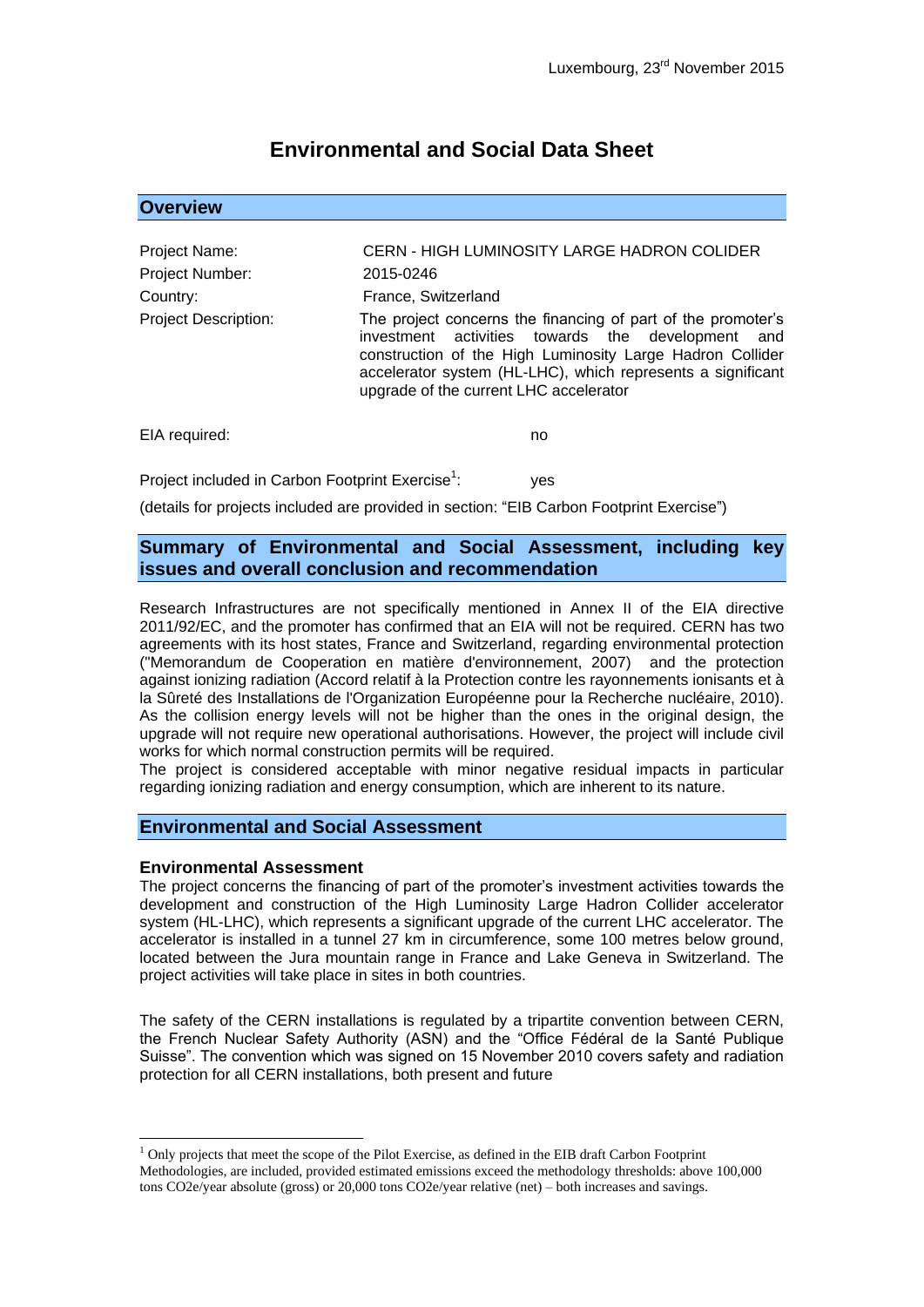The 2010 tripartite agreement on radiation protection and radiation safety replaces earlier bilateral agreements governing the procedures applying on the French and Swiss parts of the site. From an operational point of view, the 2010 agreement simplifies matters by harmonising administrative processes while guaranteeing best practice in terms of radiation protection and radiation safety at CERN. Under the agreement, CERN has committed itself to document the safety related aspects of its installations, both old and new.

While CERN is not directly subject to national legislation and controls regarding its environmental impact, the Organization has an extensive environmental monitoring program. Two hundred on-line monitoring stations are spread over CERN's site and the surrounding region. Teams from CERNs occupational health and safety, and environmental safety unit (HSE unit) take samples of ambient air, soil, watercourses, groundwater, vegetation and agricultural products in the area and perform around 5,000 tests each year.

CERN regularly reports on its environmental, and specifically radiological, impact to the Swiss and French safety authorities (OFSP and ASN) in the framework of the above mentioned tripartite agreements.

Furthermore, the Swiss (OFSP) and French (ASN-IRSN) authorities carry out their own independent tests, which are published on a regular basis<sup>2</sup>. Both host states have closely followed the impact on the LHC over a number of years and will soon publish the LHC-point zero phase 2 report on the matter. When it is published, it will be a publicly available document.

These monitoring programs all confirm the insignificant impact of CERN on the environment, in particular regarding ionizing radiation. For example, in 2012, the last time CERN's installations were fully operational, people living closest to CERN's installations were exposed to a maximum annual dose of 5 microSv related to CERN activities. This corresponds to less than ~0.25% of the annual dose to which these people are exposed from other sources of ionizing radiation (cosmic rays, radon, medical examinations). For comparison, the dose received during a flight from Paris to New York is about 35 microSv.

Finally, HSE experts are closely involved at each stage of the life cycle of any major CERN project with a view to minimize the HSE impact of such projects. All projects are designed and operated in a way that allows CERN to stay within the limits set by the relevant legislations in the host states.

The accelerators collision energy levels will remain at 14 TeV (within the original design values) and therefore the upgrade will not require new operational authorisations. However, the project will include civil works that are expected to be carried out between 2019 and 2020 for which normal construction permits will be required, and which are expected to be obtained in due course.

### **EIB Carbon Footprint Exercise**

CERN calculates, for internal purposes only, its carbon footprint based on: a) direct emissions, i.e. fuel used by CERN's car fleet, heating (natural gas), air conditioning (fluorinated gas), electrical isolation (fluorinated gas), detector cooling (fluorinated gas), use of experimental gases (fluorinated gases), and b) indirect emissions, i.e. electricity consumption.

Based on the above elements CERN's total carbon footprint corresponds to 200,000 t equivalent CO2 per annum. CERN does not distinguish between its facilities when calculating the footprint. However, the LHC clearly represents the most important of CERN's activities today (a purely indicative percentage would be around 80%), and therefore the project's baseline emissions are estimated at around 160,000 t equivalent CO2 per year.

The HL-LHC project is not expected to increase the footprint as electricity consumption in particular should stay more or less stable, and therefore the project's absolute emissions are estimated also at around 160,000 t CO2/year. The relative emissions are therefore estimated at 0.

<sup>&</sup>lt;u>.</u> <sup>2</sup> <http://www.bag.admin.ch/themen/strahlung/00043/00065/02239/index.html?lang=fr> and

[http://www.irsn.fr/FR/expertise/rapports\\_expertise/surveillance-environnement/Pages/environnement.aspx](http://www.irsn.fr/FR/expertise/rapports_expertise/surveillance-environnement/Pages/environnement.aspx)